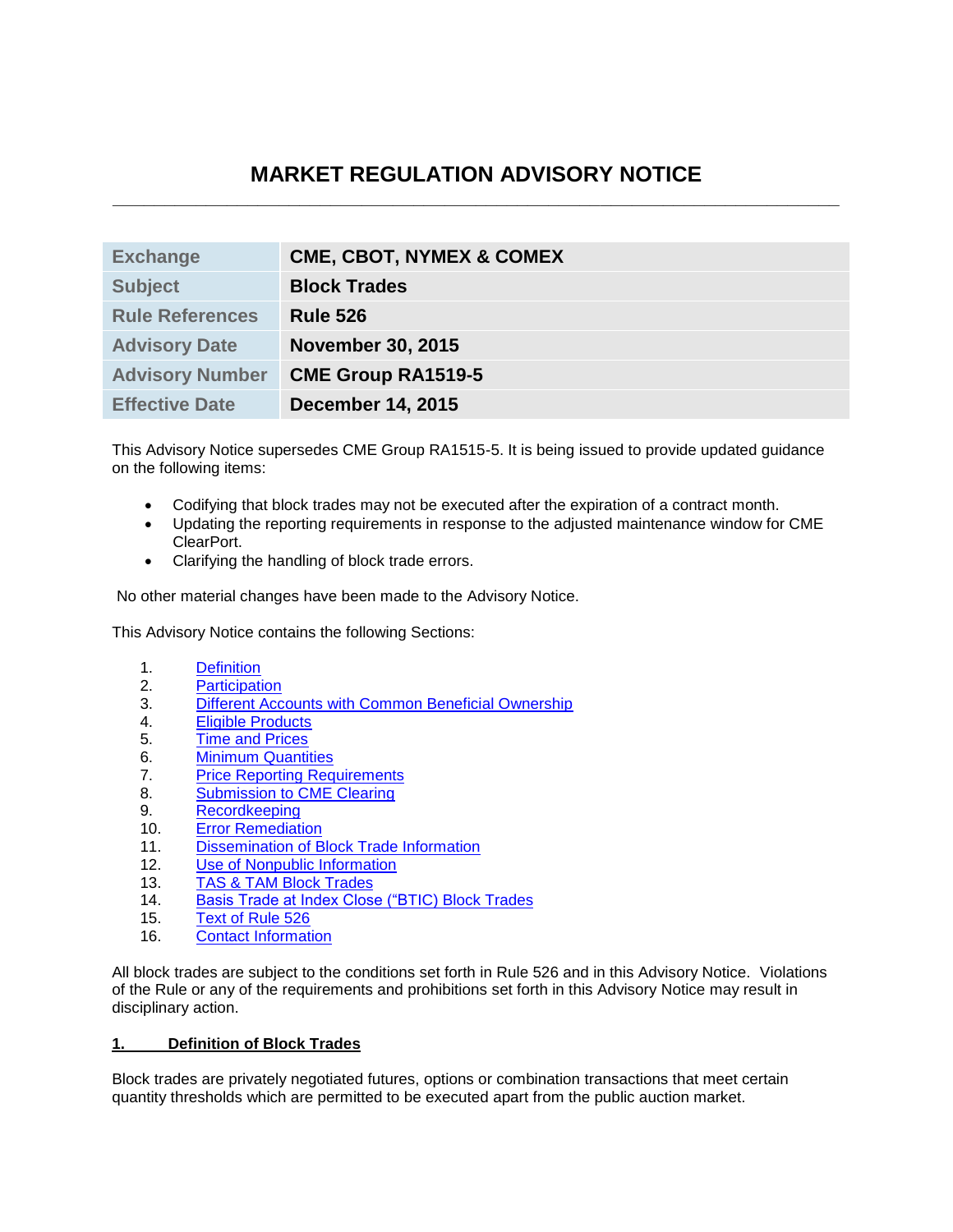CME Group RA1519-5 November 30, 2015 Page 2 of 13

It is not permissible to facilitate the execution of block trades in Exchange-traded products on a system or facility accessible to multiple parties that allows for the electronic matching of or the electronic acceptance of bids and offers. Parties may use communication technologies to bilaterally request block quotes from one or more participants and to conduct privately negotiated block trades. Parties may also utilize technologies supported by third parties which allow for the electronic posting of indicative block markets displayed to multiple market participants. However, block trades executed between parties on the basis of such electronically displayed indicative markets may be transacted only through direct bilateral communications involving the broker, where applicable, and the parties to the trade.

# <span id="page-1-0"></span>**2. Participation in Block Trades**

Each party to a block trade must be an Eligible Contract Participant as that term is defined in Section 1a of the Commodity Exchange Act. Eligible Contract Participants generally include exchange members and member firms, broker/dealers, government entities, pension funds, commodity pools, corporations, investment companies, insurance companies, depository institutions and high net-worth individuals. Commodity trading advisors and investment advisors who are registered or exempt from registration, and foreign persons performing a similar role and subject as such to foreign regulation, may participate in block transactions provided they have total assets under management exceeding \$25 million and the block trade is suitable for their customers.

A customer order may be executed by means of a block trade only if the customer has specified that the order be executed as a block trade.

# <span id="page-1-1"></span>**3. Block Trades between Different Accounts with Common Beneficial Ownership**

Block trades between different accounts with common beneficial ownership are prohibited unless 1) each party's decision to enter into the block trade is made by an independent decision-maker; 2) each party has a legal and independent bona fide business purpose for engaging in the block trade; and 3) the block trade is executed at a fair and reasonable price. In the absence of satisfying all of the aforementioned requirements, the transaction may constitute an illegal wash trade prohibited by Rule 534 ("Wash Trades Prohibited"). Common beneficial ownership is defined as not only accounts with the same beneficial ownership, but also accounts with common beneficial ownership that is less than 100%.

# <span id="page-1-2"></span>**4. Block-Eligible Products**

A complete list of block eligible products may be found here:

# [CME, CBOT, NYMEX & COMEX Block Trade-Eligible Products and Minimum Quantity Thresholds](http://www.cmegroup.com/clearing/trading-practices/block-trades.html#generalInfo)

The marketplace is notified of block trade minimum quantity thresholds and any changes thereto via a Special Executive Report issued by Research & Product Development. Interested market participants may receive these reports via email by visiting the CME Group Subscription Center located at:

<http://www.cmegroup.com/tools-information/subscriptions/advisory-subscribe.html>

# <span id="page-1-3"></span>**5. Time and Prices of Block Trades**

Block trades may be executed at any time, including times during which the public auction market is closed. Block trades may not be executed after the expiration of the underlying futures or options on futures contract month.

Block trades must be transacted at prices that are **"fair and reasonable"** in light of (i) the size of the transaction, (ii) the prices and sizes of other transactions in the same contract at the relevant time, (iii) the prices and sizes of transactions in other relevant markets, including, without limitation, the underlying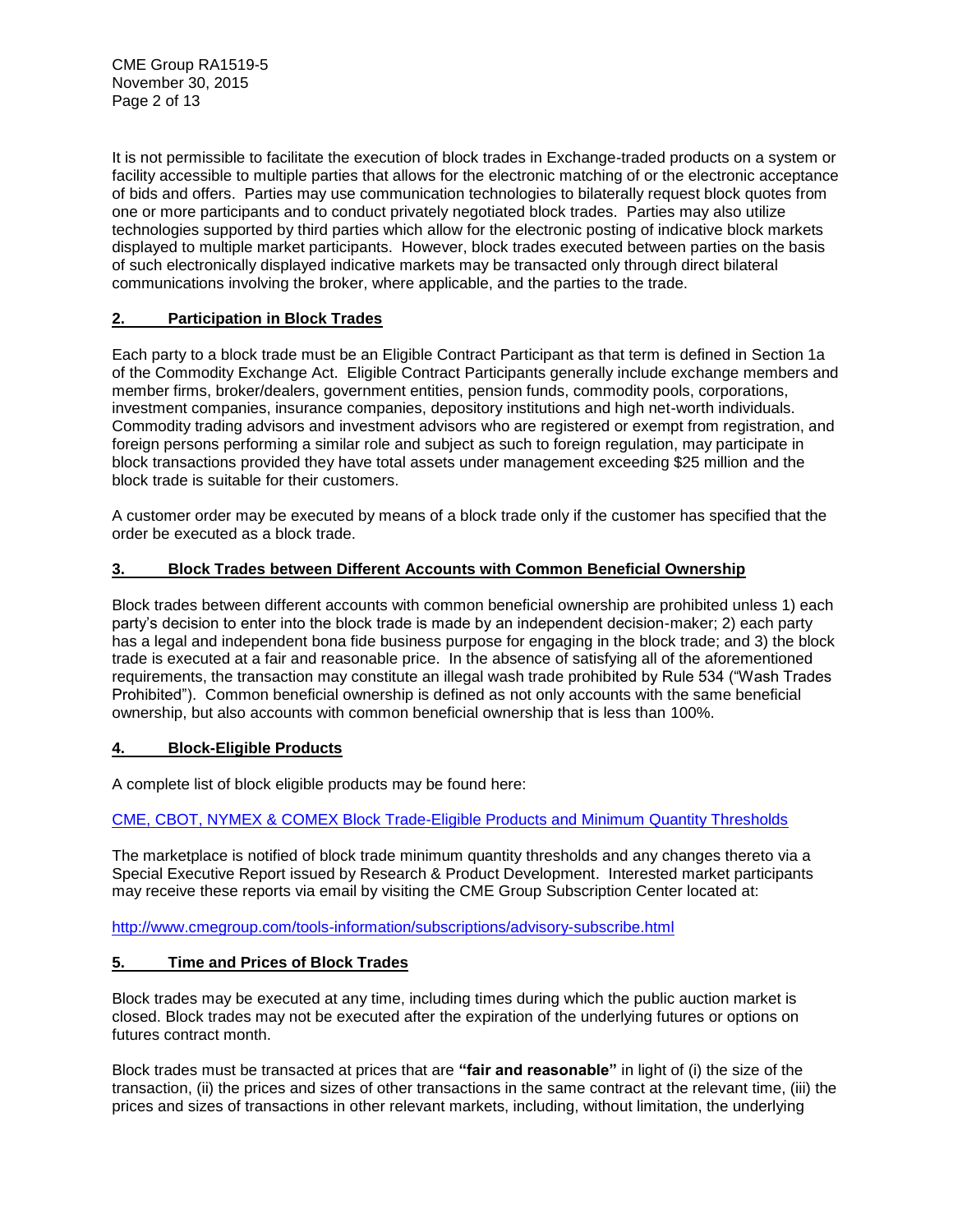CME Group RA1519-5 November 30, 2015 Page 3 of 13

cash market or related futures markets, at the relevant time, and (iv) the circumstances of the markets or the parties to the block trade. Notwithstanding the foregoing, options priced at cabinet **may not** be transacted as a block trade.

The trade price must be consistent with the minimum tick increment for the market in question. Additionally, each outright transaction and each leg of any block eligible spread or combination trade must be executed at a single price.

Block trade prices do not elect conditional orders (e.g. stop orders) or otherwise affect orders in the regular market.

#### <span id="page-2-0"></span>**6. Block Trade Minimum Quantities for Outrights, Spreads and Combinations**

The block trade minimum quantity requirements for outright futures and options are set forth in the list of block trade eligible products in Section 4 of this Advisory Notice.

The bunching of block trade orders is not permitted except in the case of eligible CTAs or foreign Persons performing a similar role.

Information with respect to spreads and combinations executed as block trades appears below:

|                                                                                        | <b>CME and CBOT Products</b>                                                                                                                                                                                                                                                                                                                                                                                                                                                                                                    | <b>NYMEX and COMEX Products</b>                                                                                                                                                  |  |  |
|----------------------------------------------------------------------------------------|---------------------------------------------------------------------------------------------------------------------------------------------------------------------------------------------------------------------------------------------------------------------------------------------------------------------------------------------------------------------------------------------------------------------------------------------------------------------------------------------------------------------------------|----------------------------------------------------------------------------------------------------------------------------------------------------------------------------------|--|--|
| <b>Intra-Commodity</b><br><b>Futures Spreads</b><br>and <b>Futures</b><br>Combinations | The sum of the quantities of the legs of the<br>transaction must meet the minimum block<br>quantity threshold.<br>* Exceptions apply in intra-commodity U.S.<br><b>Treasury futures and S&amp;P GSCI, S&amp;P GSCI</b><br><b>ER and Bloomberg Roll Select Commodity</b><br>Index futures spreads                                                                                                                                                                                                                                | The sum of the quantities of the legs of the<br>transaction must meet the minimum block<br>quantity threshold                                                                    |  |  |
| <b>Intra-Commodity</b><br><b>Options</b> Spreads<br>and <b>Options</b><br>Combinations | The quantity of each leg of the spread must<br>meet the designated minimum quantity<br>threshold.                                                                                                                                                                                                                                                                                                                                                                                                                               | The sum of the quantities of the legs of the<br>transaction must meet the minimum block<br>quantity threshold.                                                                   |  |  |
| <b>Inter-Commodity</b><br><b>Futures Spreads</b><br>and <b>Futures</b><br>Combinations | Each leg of the spread must meet the larger of<br>the threshold requirements for the underlying<br>products.<br>** Exceptions apply in:<br>Short Term Interest Rate<br>i)<br>Futures:<br>U.S. Treasury and 10-Year<br>ii)<br>Sovereign Yield Spread Futures;<br>and<br>Deliverable Interest Rate Swap<br>iii)<br>Futures ("DSF") & Deliverable<br>Euro Interest Rate Swap Futures<br>("EUR IRS")<br>U.S. Treasury Futures and<br>iv)<br>Forward-Starting Libor Reference<br>Interest Rate Swaps ("Treasury<br>Invoice Spreads") | The sum of the quantities of the legs of the<br>transaction must meet the larger of the<br>threshold requirements for the underlying<br>products.                                |  |  |
| <b>Inter-Commodity</b><br><b>Options</b> Spreads<br>and <b>Options</b><br>Combinations | Each leg of the spread must meet the larger of<br>the threshold requirements for the underlying<br>products.                                                                                                                                                                                                                                                                                                                                                                                                                    | The sum of the quantities of the legs of the<br>transaction must meet the <i>larger</i> of the<br>threshold requirements for the underlying<br>products.                         |  |  |
| Options/Futures<br><b>Spreads</b>                                                      | The options component of the spread must<br>meet the minimum quantity threshold for the<br>outright option or option combination and the<br>quantity of futures executed must be                                                                                                                                                                                                                                                                                                                                                | The options component of the spread must<br>meet the minimum quantity threshold for the<br>outright option or option combination and the<br>quantity of futures executed must be |  |  |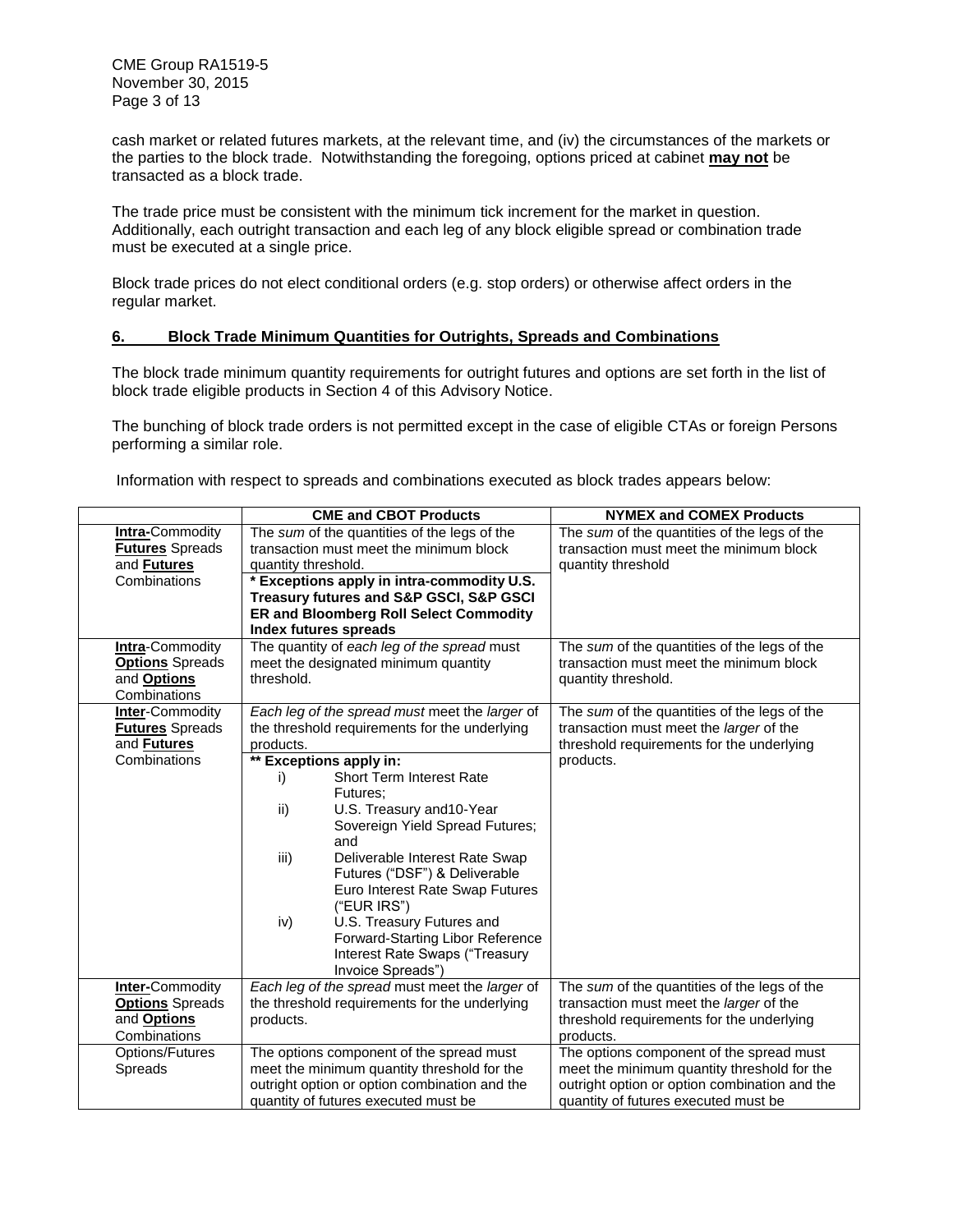| consistent with the delta of the options<br>component of the spread.   | consistent with the delta of the options<br>component of the spread. |
|------------------------------------------------------------------------|----------------------------------------------------------------------|
| *** Exceptions apply in Weather and<br>Housing options/futures spreads |                                                                      |

## **\* Exception for Intra-Commodity Futures Spreads and Futures Combination:**

i) Intra-Commodity U.S. Treasury Futures Spreads

*Intra-commodity calendar spread block trades are prohibited in CBOT U.S. Treasury futures.* Parties may not execute contingent block trades in outright contracts to circumvent the prohibition on the execution of block trades in intra-commodity calendar spreads. Additionally, Tandem spreads (a trade combining calendar spreads in two different Treasury futures) may not be executed as block trades.

ii) Intra-Commodity S&P GSCI, S&P GSCI ER and Bloomberg Roll Select Commodity Index Futures Spreads

For the above-referenced futures products, the block trade minimum is 300 contracts for each leg of the spread or combination. For example, the minimum quantity for an S&P GSCI calendar spread would require 300 contracts in each leg of the spread for a total of 600 contracts while a Bloomberg Roll Select Commodity Index futures butterfly would require a minimum volume of 1,200 contracts (300 contracts in each of the four legs of the butterfly).

## **\*\* Exceptions for Inter-Commodity Futures Spreads and Futures Combinations**

i) Short Term Interest Rate Futures

In Short Term Interest Rate futures (Eurodollars, Eurodollar E-minis, Euribor, T-Bills, OIS, One-Month Eurodollar, Euroyen and 30-Day Fed Funds), inter-commodity futures spreads may be executed as block trades provided that the sum of the legs of the spread meets the larger of the threshold requirements for the underlying products. For example, the minimum quantity thresholds for One-Month Eurodollar and Eurodollars during ETH are 200 and 2,000 contracts, respectively. Therefore, a block trade in the One-Month Eurodollar/Eurodollar spread can be executed provided that the sum of the legs is at least 2,000 contracts.

ii) U.S. Treasury and10-Year Sovereign Yield Spread Futures

In U.S. Treasury and 10-Year Sovereign Yield Spread futures, inter-commodity futures spreads may be executed as block trades provided that each leg of the spread meets the minimum threshold requirement for the respective underlying products. For example, the minimum quantity thresholds for 10-Year Notes and U.S. Treasury Bonds during RTH are 5,000 and 3,000 contracts, respectively. Therefore, a block trade in the NOB spread (10-Year Note/Treasury Bond spread) can be executed only if the minimum quantity of the 10-Year Note leg of the spread is at least 5,000 contracts and the minimum quantity of the Treasury Bond leg of the spread is at least 3,000 contracts.

iii) Deliverable Interest Rate Swap Futures ("DSF") & Deliverable Euro Interest Rate Swap Futures ("EUR IRS")

Inter-commodity futures spreads or combinations composed only of DSF or composed only of EUR IRS (e.g., 2-Year DSF v. 10-Year DSF) may be executed as block trades provided that the sum of the legs of the spread meets the larger of the threshold requirements for the underlying products. For example, the minimum block trade thresholds for 2-Year DSF and 10-Year DSF are 3,000 and 1,000 contracts, respectively. Thus, a spread between these two contracts may be executed as a block trade if the sum of the quantities of the legs is at least 3,000 contracts.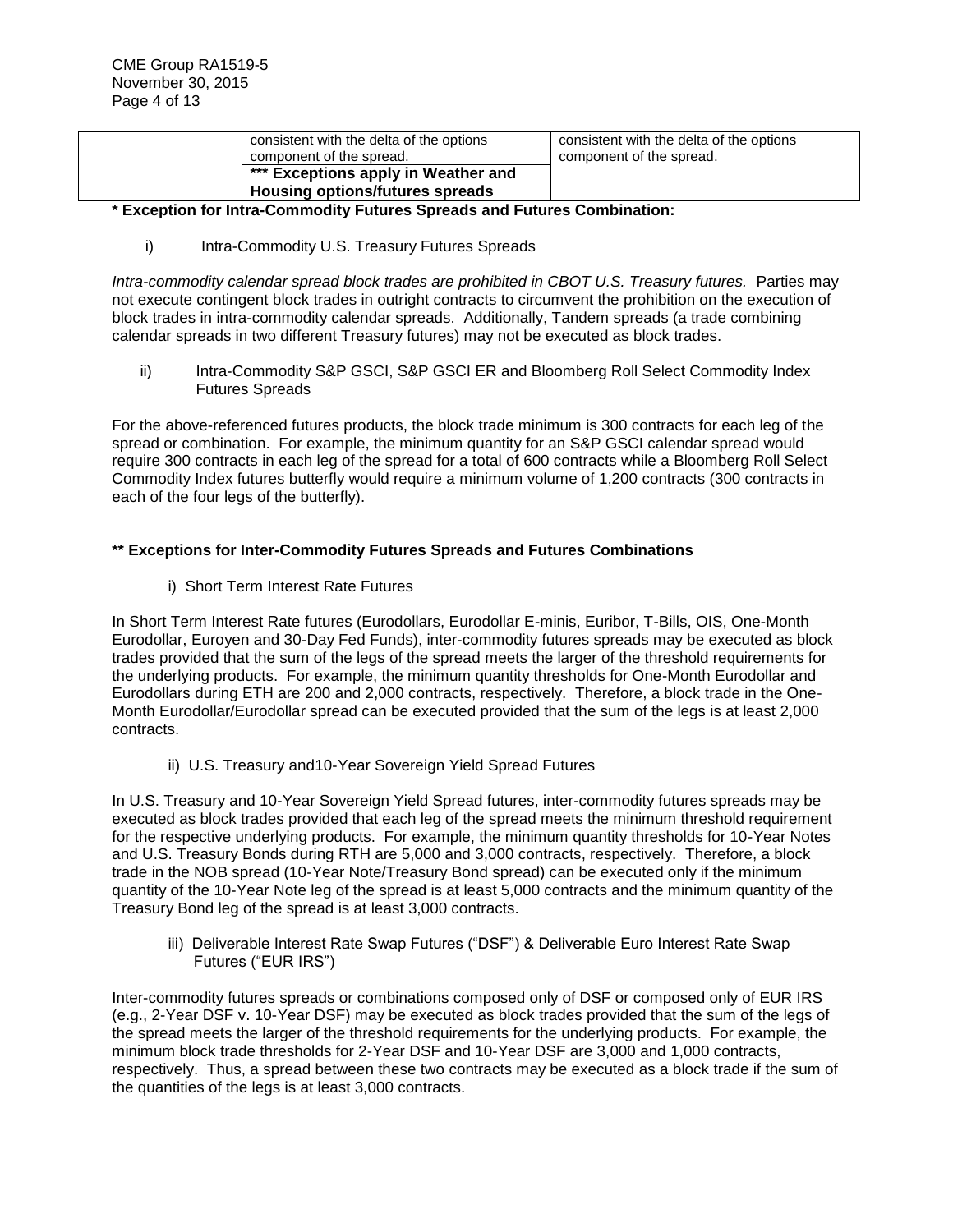CME Group RA1519-5 November 30, 2015 Page 5 of 13

Inter-commodity futures spreads or combinations excluding those composed only of DSF or composed only of EUR IRS (e.g., 10-Year Treasury Notes vs. 10-Year DSF) may be executed as block trades provided that each leg of the spread meets the minimum threshold requirement for the respective underlying products. For example, the minimum block trade thresholds for 10-Year Treasury Note futures and 10-Year DSF during RTH are 5,000 contracts and 1,000 contracts, respectively. A spread between these two contracts can be executed as a block trade, therefore, only if the quantity of the 10-Year Treasury Note leg is at least 5,000 contracts and the quantity of the 10-Year DSF leg is at least 1,000 contracts.

iv) U.S. Treasury Futures and Forward-Starting Libor Reference Interest Rate Swaps ("Treasury Invoice Spreads")

Contingent trades in Treasury Invoice Spreads where the block trade minimum thresholds for block trades in outright CBOT Treasury futures are circumvented are prohibited.

## **\*\*\* Exceptions for Options/Futures Spreads**

i) Weather and Housing

An exception applies to Weather and Housing options/futures spreads, where the legs of the spread may be summed to meet the 20-contract minimum threshold.

## <span id="page-4-0"></span>**7. Block Trade Price Reporting Requirements**

### a) Time Requirements

When a block trade is consummated it must be price reported to the Exchange within 5 or 15 minutes, depending on the product. Where it is necessary for parties to agree to the individual leg prices on certain spread and combination trades for the purpose of reporting the trade to the Exchange, parties must do so as expeditiously as possible after agreeing to engage in the block trade. Block trade prices are reported independently of transaction prices in the regular market and are not included as part of the daily trading range.

| <b>CME/CBOT</b>                                                                                                                                                                                                                                                       |                                                                                                                                                                                                                 |  |  |  |
|-----------------------------------------------------------------------------------------------------------------------------------------------------------------------------------------------------------------------------------------------------------------------|-----------------------------------------------------------------------------------------------------------------------------------------------------------------------------------------------------------------|--|--|--|
| <b>Reported within 5 Minutes</b>                                                                                                                                                                                                                                      | <b>Reported within 15 Minutes</b>                                                                                                                                                                               |  |  |  |
| Except as specified in the boxes to the right of this<br>table, block trades in all block-eligible CME and<br>CBOT products must be price reported to the<br>exchange within 5 minutes of the transaction.                                                            | Block Trades during European or Asian hours<br>(ETH or ATH) in Interest Rate Products,<br>including Treasury Invoice Spreads must be<br>price reported to the Exchange within 15<br>minutes of the transaction. |  |  |  |
| Inter-commodity block spread or combination trade<br>that includes a DSF or EUR IRS $leg(s)$ and a $leg(s)$<br>subject to a 5 minute price reporting requirement<br>requires that the block spread or combination trade<br>be reported within 5 minutes of execution. | Block trades in Weather, Housing, DSF and<br>EUR IRS contracts must be price reported to the<br>Exchange within 15 minutes of the transaction.                                                                  |  |  |  |

For purposes of CME and CBOT interest rate products the following times apply:

ETH: 12:00 a.m. – 7:00 a.m. CT, Monday through Friday on regular business days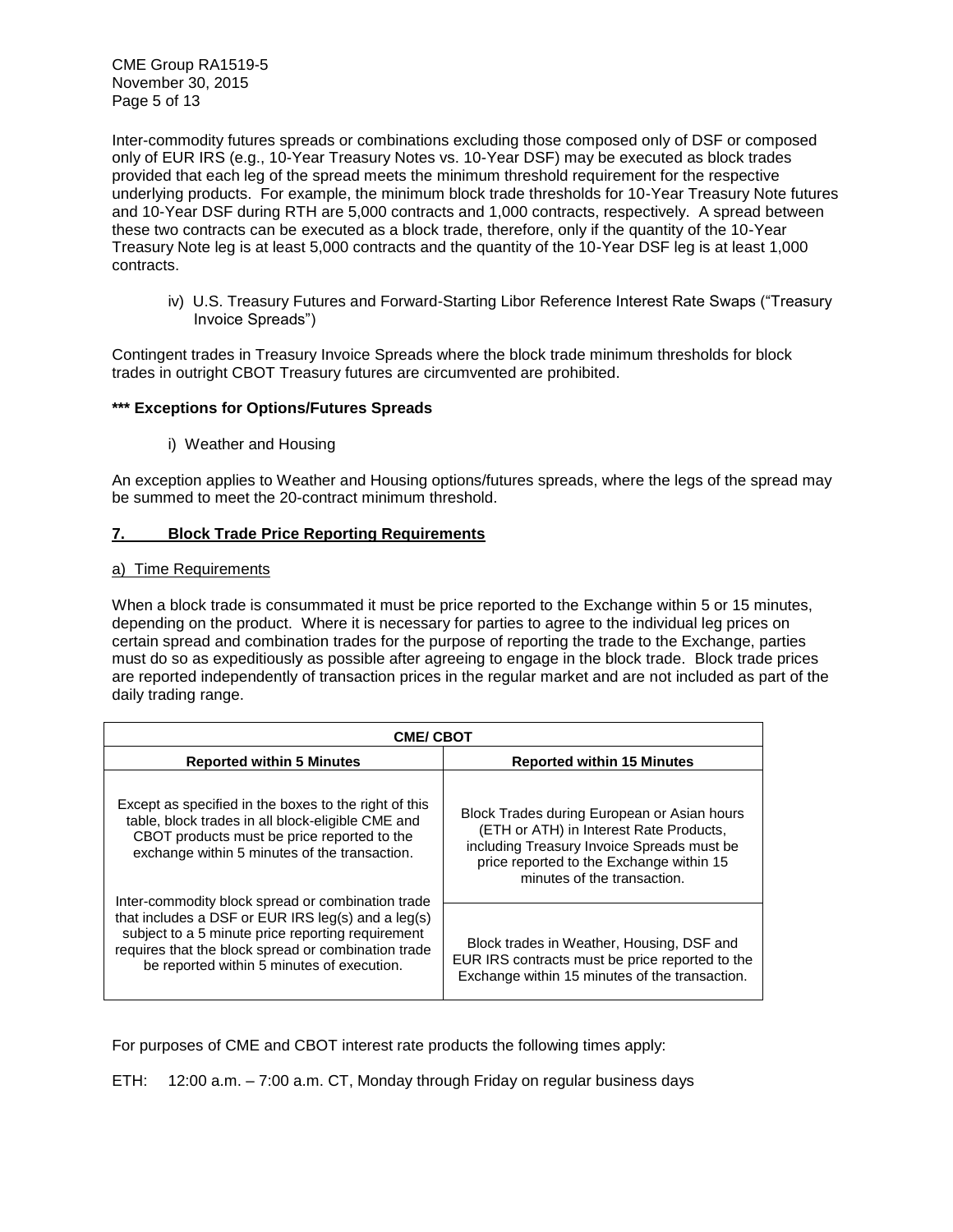CME Group RA1519-5 November 30, 2015 Page 6 of 13

- RTH: 7:00 a.m. 4:00 p.m. CT, Monday through Friday on regular business days
- ATH: 4:00 p.m. 12:00 a.m. CT, Monday through Friday on regular business days and at all times on weekends

| NYMEX/COMEX                                                                                                                                                                                                                                      |                                                                                                                                                                                                                                                                                   |  |  |  |
|--------------------------------------------------------------------------------------------------------------------------------------------------------------------------------------------------------------------------------------------------|-----------------------------------------------------------------------------------------------------------------------------------------------------------------------------------------------------------------------------------------------------------------------------------|--|--|--|
| <b>Reported within 5 Minutes</b>                                                                                                                                                                                                                 | <b>Reported within 15 Minutes</b>                                                                                                                                                                                                                                                 |  |  |  |
| • Brent Crude Oil Penultimate Financial futures (BB)<br>• Brent Crude Oil Last Day Financial futures (BZ)<br>• Light Sweet Crude Oil futures (CL)<br>• Gulf Coast Sour Crude Oil futures (MB)<br>• New York Harbor ULSD Heating Oil futures (HO) | Block trades in all other block-eligible NYMEX<br>and COMEX products must be price reported to<br>the exchange within 15 minutes of the<br>transaction.                                                                                                                           |  |  |  |
| • Henry Hub Natural Gas futures (NG)<br>• RBOB Gasoline futures (RB)<br>• NYMEX Cocoa, Coffee, Cotton and No. 11 Sugar<br>futures (CJ, KT, TT and YO)<br>• Gold futures (GC)<br>• Silver futures (SI)<br>• Copper futures (HG)                   | If the block transaction involves a spread or<br>combination that includes certain legs subject to<br>a five minute reporting requirement and other<br>legs subject to a 15 minute reporting<br>requirement, the reporting requirement for the<br>transaction will be 15 minutes. |  |  |  |

### b) Reporting Obligation

Price reporting obligations are the responsibility of the seller, unless otherwise agreed to by the principal counterparties to the block trade; however, in the case of a brokered transaction, the price reporting obligation is the responsibility of the broker handling the block trade, unless otherwise agreed to by the principal counterparties to the block trade. For purposes of the foregoing, the term "seller" refers to the principal counterparty acting as the seller of the block trade.

In circumstances where a block trade is bilaterally negotiated between two principal counterparties to be reported via CME ClearPort, and the seller is not registered as a broker on CME ClearPort and therefore unable to enter the buyer's side of the trade, single-side trade entry may be used. In such cases **both** parties to the trade need to be cognizant of the requirement to accurately report within the required time period. Specifically:

- Where the buyer and seller of a trade each agree to separately enter their respective side of the trade into CME ClearPort, indicating each other as the opposite party, **both** the buyer and seller must enter their respective side of the transaction within the required time period.
- In cases where one side of a trade (either the buyer or seller) agrees to enter their respective side of the trade and allege that trade against the other party, the other party must ensure the alleged trade is accepted (complete with the correct account information for their side) within the required timeframe. Consequently, the first party entering their side of the trade should ensure the information being entered is correct and must leave enough time for the second party to accept the trade within the requisite time period.

The failure to submit timely, accurate and complete block trade reports may subject the party responsible for the reporting obligation to disciplinary action. Parties shall not be sanctioned for block reporting infractions deemed to arise from factors beyond the reporting party's control (e.g. the block trade fails the CME ClearPort automated credit check).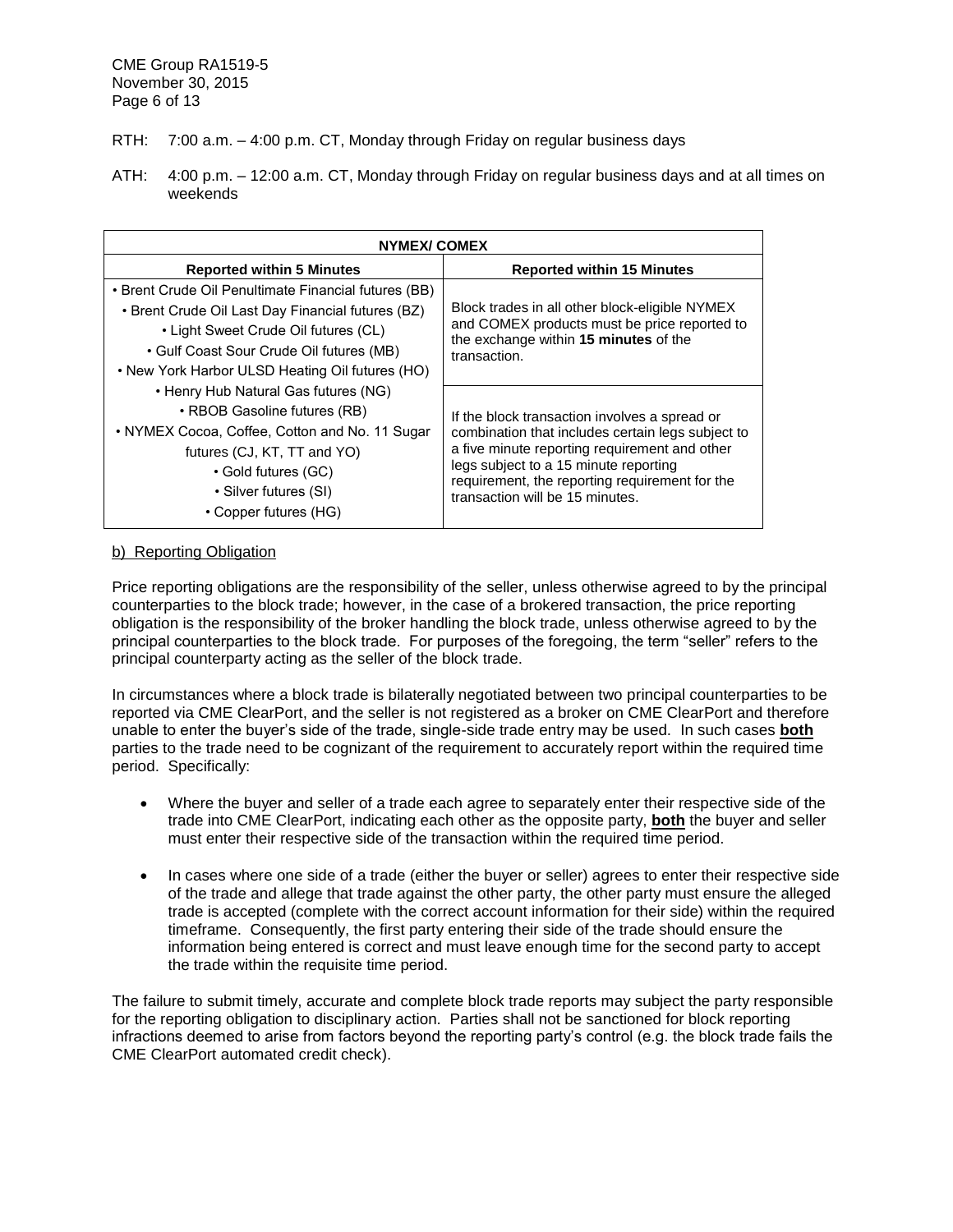CME Group RA1519-5 November 30, 2015 Page 7 of 13

## c) Price Reporting Methods

Block trades must be price reported to the Exchange via one of the following methods:

|                                                                     | <b>Price Reporting Method</b>                                                                         |                             |                                           |                                |                                                                     |                                                                                      |
|---------------------------------------------------------------------|-------------------------------------------------------------------------------------------------------|-----------------------------|-------------------------------------------|--------------------------------|---------------------------------------------------------------------|--------------------------------------------------------------------------------------|
| <b>Products per Venue</b>                                           | <b>CME ClearPort</b><br>(including via<br>the CME<br><b>ClearPort</b><br><b>Facilitation</b><br>Desk) | <b>CME</b><br><b>Direct</b> | Global<br>Command<br>Center<br>$($ "GCC") | <b>Master</b><br><b>Pulpit</b> | <b>CME</b><br>Clearing360<br>via Pivot<br>Instant<br><b>Markets</b> | <b>Report to</b><br>Exchange<br><b>Staff</b><br>(312.648.3935<br>or<br>312.648.3936) |
| CME products (except<br>Weather)                                    | Yes                                                                                                   | Yes                         | Yes                                       | <b>No</b>                      | <b>No</b>                                                           | No.                                                                                  |
| <b>CME Weather Executed</b><br>Between 8:00 a.m. - 3:30<br>p.m.     | No.                                                                                                   | Yes                         | <b>No</b>                                 | No                             | Yes                                                                 | Yes                                                                                  |
| <b>CME Weather Executed</b><br>Outside of 8:00 a.m. - 3:30<br>p.m.  | <b>No</b>                                                                                             | Yes                         | Yes                                       | No                             | Yes                                                                 | <b>No</b>                                                                            |
| CBOT products (excluding<br>Treasury Invoice Spreads)               | Yes                                                                                                   | Yes                         | Yes                                       | No                             | <b>No</b>                                                           | No.                                                                                  |
| <b>CBOT Treasury Invoice</b><br><b>Spreads</b>                      | Yes                                                                                                   | Yes                         | <b>No</b>                                 | <b>No</b>                      | <b>No</b>                                                           | <b>No</b>                                                                            |
| NYMEX / COMEX products<br>negotiated on the trading<br>floor        | Yes                                                                                                   | Yes                         | <b>No</b>                                 | Yes                            | <b>No</b>                                                           | <b>No</b>                                                                            |
| NYMEX / COMEX products<br>negotiated away from the<br>trading floor | Yes                                                                                                   | Yes                         | <b>No</b>                                 | <b>No</b>                      | <b>No</b>                                                           | <b>No</b>                                                                            |

# <span id="page-6-0"></span>i) CME ClearPort

All block trades may be electronically submitted directly to CME Clearing via CME ClearPort, with the exception of CME Weather futures block trades. This will satisfy the price reporting requirement, and the block trade will be simultaneously submitted for clearing.

Block trades negotiated immediately prior to and during the CME ClearPort maintenance window from 4:00 p.m. CT to 5:00 p.m. CT each business day must be submitted to CME ClearPort by 5:05 p.m. CT for products subject to a 5 minute reporting requirement or by 5:15 p.m. CT for products subject to a 15 minute reporting window. Additionally, block trades negotiated during any other time period during which CME ClearPort is closed must be submitted to CME ClearPort no later than 5 or 15 minutes after the time CME ClearPort reopens, depending on the reporting requirement for the particular product.

Block trades may also be price reported to the CME ClearPort Facilitation Desk by calling 1.800.438.8616 or via email at [FacDesk@cmegroup.com.](mailto:FacDesk@cmegroup.com) In either case, all of the data and information elements required in d) below must be submitted.

Please note that block trades in CBOT Treasury Invoice Spreads must be reported via CME ClearPort or by calling the CME ClearPort Facilitation Desk.

<span id="page-6-1"></span>For information on reporting block trades through CME ClearPort, please contact customer service at 1.800.438.8616 or via email at [ClearPort@cmegroup.com.](mailto:ClearPort@cmegroup.com)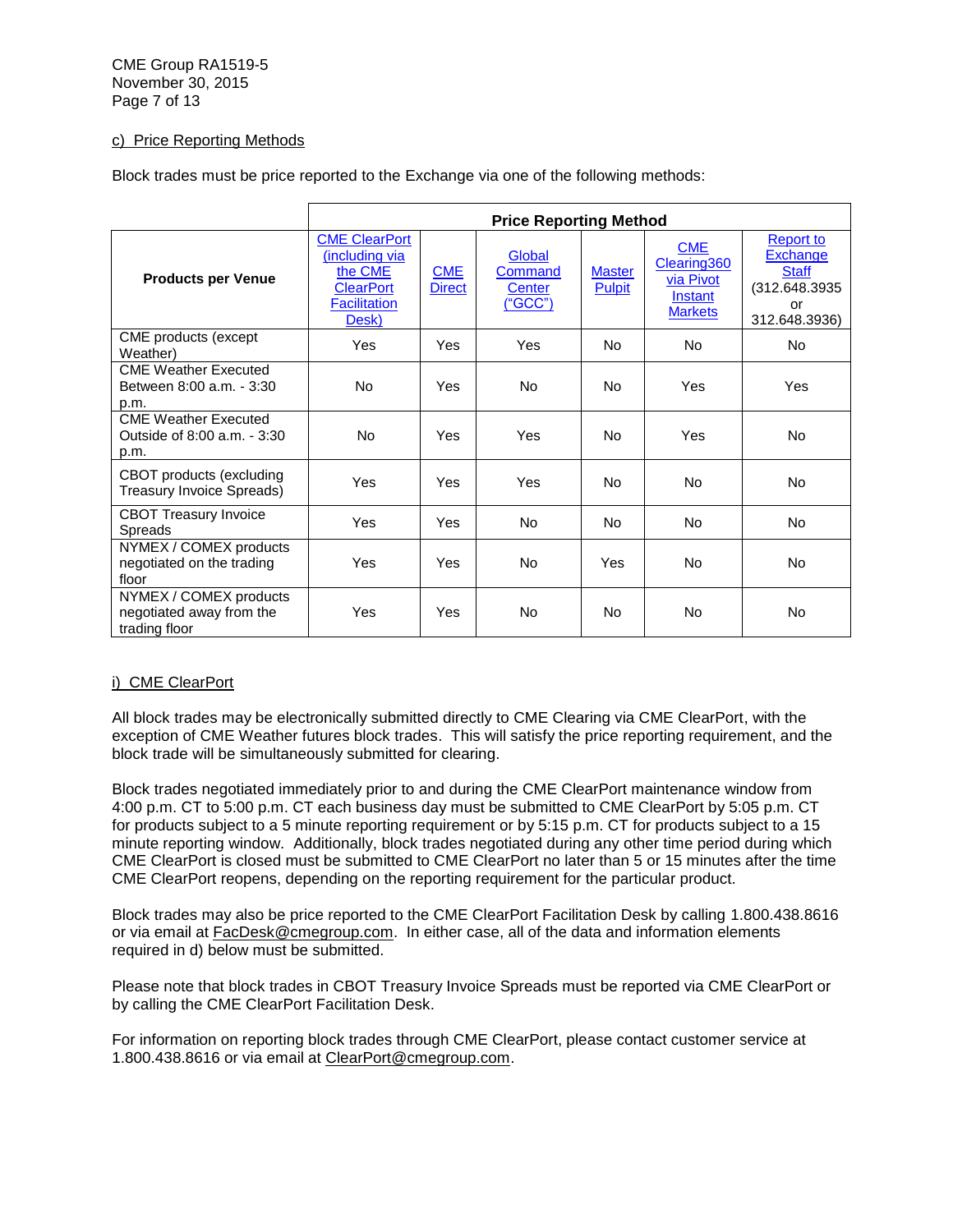# ii) CME Direct

All block trades may be electronically submitted to CME Clearing via entry on the CME Direct platform, which will satisfy the price reporting requirement and simultaneously submit the trade for clearing. The CME Direct platform is directly connected to CME ClearPort. For information on submitting Block Trades through CME Direct, please contact CME Direct Support at [CMEDirectSupport@cmegroup.com.](mailto:CMEDirectSupport@cmegroup.com)

Block trades negotiated immediately prior to and during the CME ClearPort maintenance window from 4:00 p.m. CT to 5:00 p.m. CT each business day must be submitted to CME Direct by 5:05 p.m. CT for products subject to a 5 minute reporting requirement or by 5:15 p.m. CT for products subject to a 15 minute reporting window. Additionally, block trades negotiated during any other time period during which CME ClearPort is closed must be submitted to CME Direct no later than 5 or 15 minutes after the time CME ClearPort reopens, depending on the reporting requirement for the particular product.

## iii) Global Command Center ("GCC")

<span id="page-7-0"></span>CME and CBOT block trades (except for block trades in Weather futures and options executed between 8:00 a.m. and 3:30 p.m. Chicago time, Monday – Friday on regular business days and in CBOT Treasury Invoice Spreads at all times) may be price reported to the GCC. The seller or broker reports the trade by calling the GCC at **800.438.8616**, in Europe at **44.800.898.013** or in Asia at **65.6532.5010**. When the GCC is closed – for example, during the weekend – the block trade must be reported no later than five minutes prior to the opening of the next electronic trading session for that product.

## <span id="page-7-1"></span>iv) Trading Floor

NYMEX and COMEX block trades negotiated on the trading floor may either be electronically submitted directly to CME Clearing via either CME ClearPort or the CME Direct platform pursuant to i) and ii) above respectively, or may be price reported to exchange staff at the Master Pulpit.

# v) Weather Blocks on CME Clearing360 via Pivot Instant Markets

<span id="page-7-2"></span>Block trades in Weather futures and options may be price reported electronically to CME Clearing360 via Pivot Instant Markets by eligible inter-dealer brokers. For additional information on price reporting block trades via Pivot Instant Markets, please contact Charles Piszczor, Director, Agriculture/Weather Research and Product Development Department, at 312.930.4536 or via email at [Charles.Piszczor@cmegroup.com.](mailto:Charles.Piszczor@cmegroup.com)

### vi) Weather Block Trades Executed Between 8:00 a.m. and 3:30 p.m.

<span id="page-7-3"></span>Block trades in Weather futures and options executed between 8:00 a.m. and 3:30 p.m. Chicago time, Monday – Friday on regular business days should be price reported to Exchange staff by calling 312.648.3935 or 312.648.3936.

### d) Information Required When Reporting Block Trades

When price reporting a block trade to GCC, the CME ClearPort Facilitation Desk and NYMEX and COMEX block trades via the Trading Floor, the following information will be required:

- Contract, contract month and contract year for futures, and, additionally for options, strike price and put or call designation for standard options, as well as the expiration date and exercise style for flex options;
- Quantity of the trade or, for spreads and combinations, the quantity of each leg of the trade;
- Price of the trade or, for certain spreads and combinations, the price of each leg of the trade;
- Buyer's clearing firm and seller's clearing firm;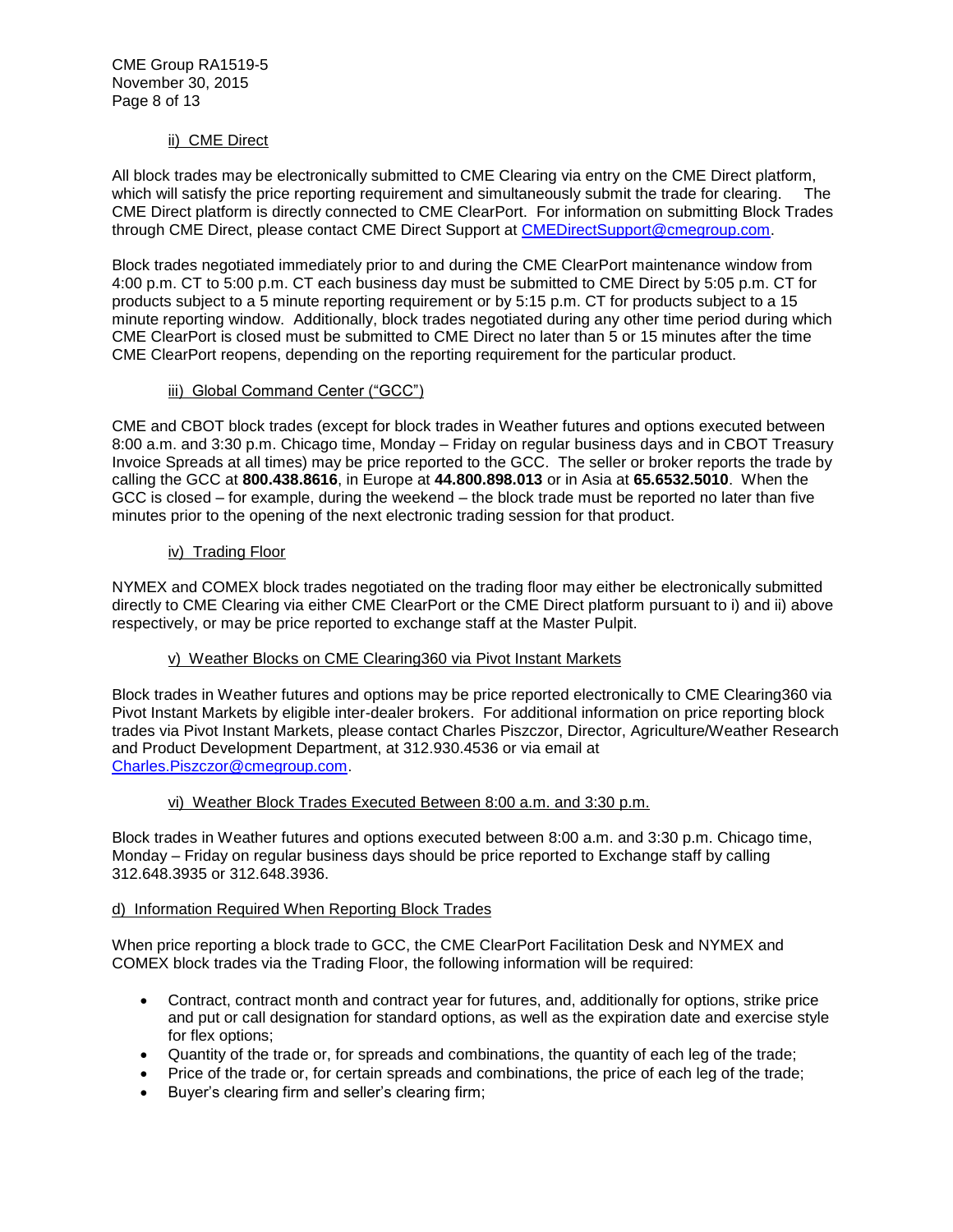- Name and phone number of the party reporting the trade (for block trades reported to the GCC, on the trading floor or reported via telephone or email to the CME ClearPort Facilitation Desk);
- For block trades reported via phone or email to the CME ClearPort Facilitation Desk, counterparty name and contact information must also be provided for trade verification purposes; and
- Execution time (to the nearest minute in Central/Eastern Time) of the trade. The execution time is the time at which the trade was consummated.

Market participants must exercise diligence in accurately reporting the execution time of the block trade. The reporting of inaccurate execution times may result in disciplinary action.

### <span id="page-8-0"></span>**8. Block Trade Submission Requirements to CME Clearing**

Separate submission to the CME clearing system is not required in the event that the block trade is directly entered into CME ClearPort, CME Direct or reported to the CME ClearPort Facilitation Desk. However, in all other cases, block trades must be submitted to the CME Clearing System as follows:

- i) **Block trades price reported to Exchange staff at the Master Pulpit on the trading floor** as described above in section 7 iv) must be entered by the seller or his designated representative into the CME clearing system within 30 minutes of execution and must contain the material terms of the trade, including the allocation to the correct clearing firm unless the trade will clear at the seller's qualifying clearing member firm. Within 30 minutes after entry by the seller, the buyer or his designated representative must enter into the CME clearing system a time of execution for the trade, note any disagreement with any of the terms of the trade entered by the seller, and allocate the trade to the correct clearing firm unless the trade will clear at the buyer's qualifying clearing member firm. When reporting spread or combination transactions, each leg must be entered individually.
- ii) **Block trades price reported to the GCC or Exchange staff** as described above in section 7 iii) or vi) must be submitted to CME Clearing through the FEC User Interface via the portal under BLOCK entry. For block trades executed between 6:00 a.m. and 6:00 p.m. Central Time, firms must submit the trade within one hour. For block trades executed between 6:00 p.m. and 6:00 a.m. Central Time, firms must submit the trade no later than 7:00 a.m. Central Time.

Block trades are entered by both the buyer's and seller's clearing firm and go through a two-sided match process. Upon entry, confirmation records will be routed back to the firms for bookkeeping purposes. When reporting spread or combination transactions, each leg must be entered individually. The execution time is required to be entered and must be the actual time at which the transaction was consummated by the two parties, not the time at which the trade is reported by the parties to their respective firms. Thus, if the clearing member has not acted as either principal or agent in the transaction, it must ensure that its customer provides an accurate execution time.

<span id="page-8-1"></span>A block trade in a block-eligible option may be executed up to and including the day on which an option contract expires for purposes of offsetting an open option position. The offsetting block trade must be price reported to the GCC pursuant to the requirements of Section 7c) iii) above, and the offset must be submitted to CME Clearing no later than the Position Change Submission ("PCS") deadline on the day on which the option contract expires. The PCS deadline for CME and CBOT products is 7:30 p.m. Central Time.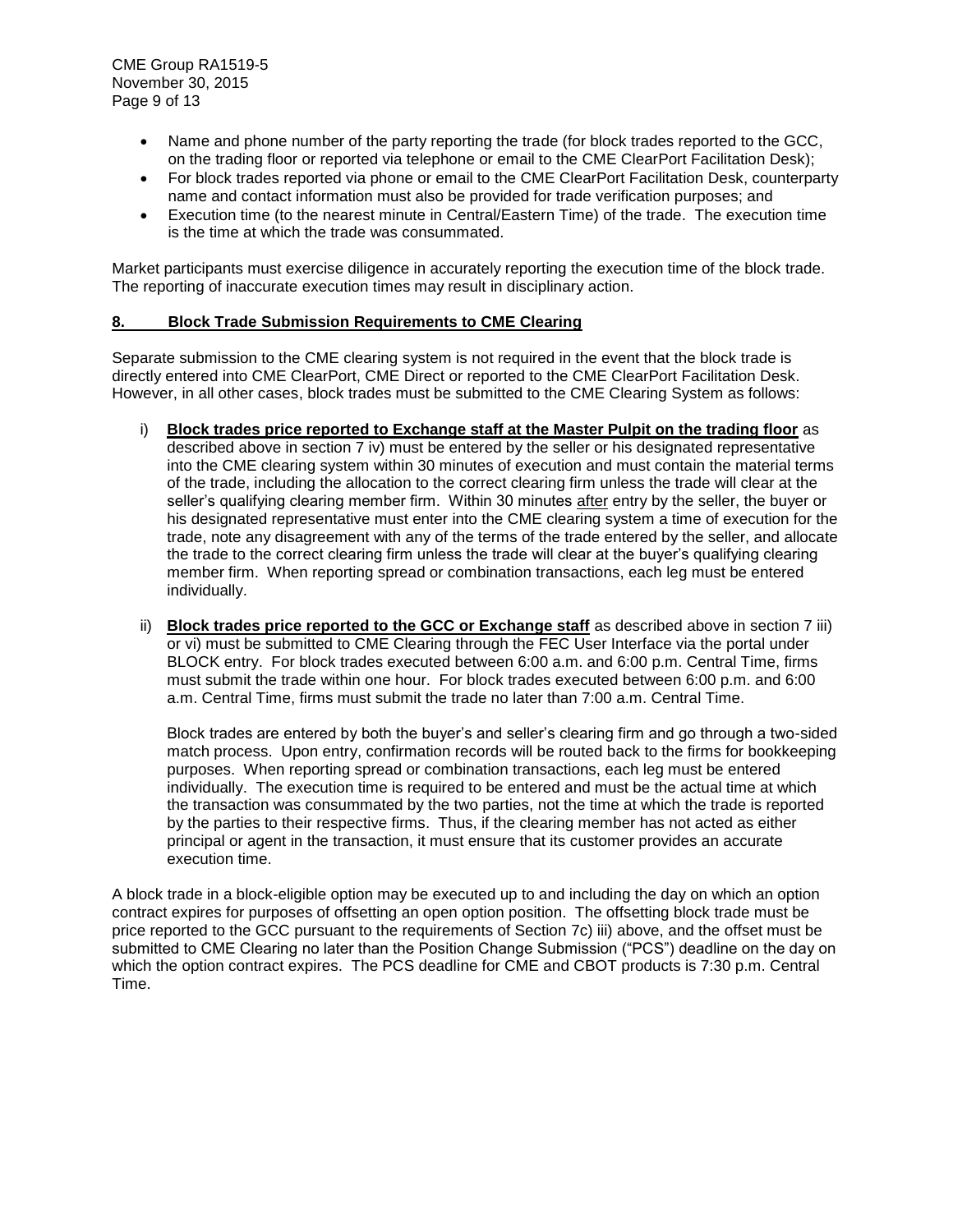## **9. Block Trade Recordkeeping**

Complete order records for block trades must be created and maintained pursuant to Rule 536 and CFTC Regulations. Additionally, the time of execution of the block trade must also be recorded for all block trades.

## <span id="page-9-0"></span>**10. Error Remediation**

When an error is made in the price reporting of a block trade to the Exchange or the submission of a block trade to CME Clearing, the counterparties and/or the broker(s) may request a correction of the error within three business days. The correction request must include evidence that the counterparties to the block trade agree to the correction request. All error correction requests are subject to review and approval by the Exchange.

To request a correction please contact the following:

- Where the block trade was submitted via CME Direct/CME ClearPort: 1.800.438.8616 or [FacDesk@cmegroup.com](mailto:FacDesk@cmegroup.com)
- Where the block trade was voice reported to the GCC: 1.800.438.8616, or 44.800.898.013 in Europe or 65.6532.5010 in Asia

Error correction requests received subsequent to the three business day window may not take place without the express approval of the Market Regulation Department. Market participants should contact the Market Regulation Department at [MarketRegBlock@cmegroup.com](mailto:MarketRegBlock@cmegroup.com) or 312.341.7970.

## **11. Dissemination of Block Trade Information**

The date, execution time, contract month, price and quantity of block trades are reported upon receipt of the block information by GCC. Block trade information is reported on the MerQuote system and may be accessed by entering the code "BLK". The information will also be displayed on the CME Group website at the following link: [http://www.cmegroup.com/tools-information/blocktrades.html.](http://www.cmegroup.com/tools-information/blocktrades.html) Block trade information is also displayed on the trading floor.

Block trade prices are published separately from transactions in the regular market.

Block trade volume is also identified in the daily volume reports published by the Exchange.

# <span id="page-9-1"></span>**12. Use of Nonpublic Information Regarding Block Trades**

Parties involved in the solicitation or negotiation of a block trade may not disclose the details of those communications to any other party for any purpose other than to facilitate the execution of the block trade. Parties privy to nonpublic information regarding a consummated block trade may not disclose such information to any other party prior to the public report of the block trade by the Exchange. A broker negotiating a block trade on behalf of a customer may disclose the identity of the customer to potential counterparties, including the counterparty with which the block trade is consummated, only with the permission of the customer.

Pre-hedging or anticipatory hedging of any portion of a block trade in the same product or a closelyrelated product based upon a solicitation to participate in a block trade is not permitted. A closely related product is a product that is highly correlated to, serves as a substitute for, or is the functional economic equivalent of the product being traded as a block.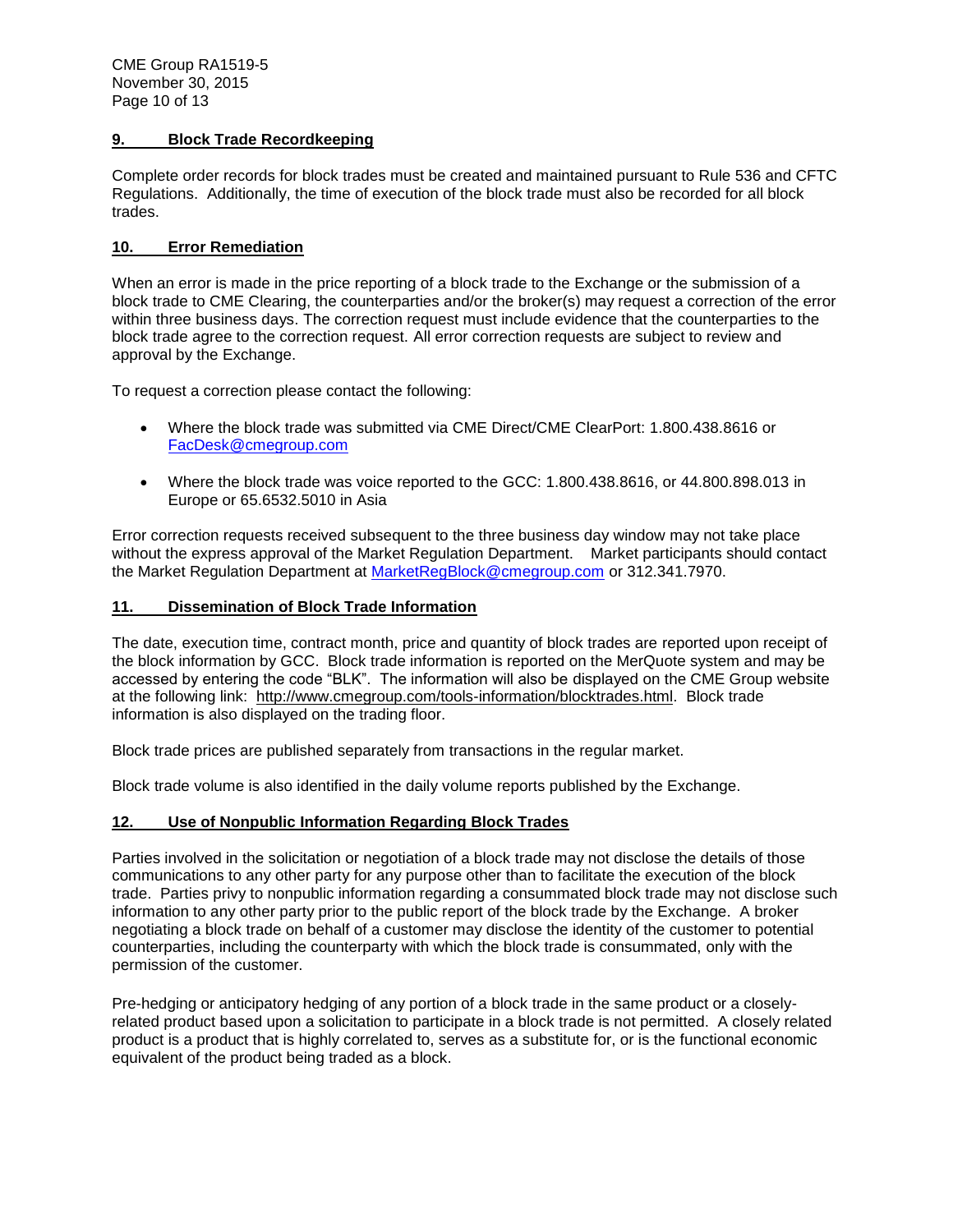CME Group RA1519-5 November 30, 2015 Page 11 of 13

Counterparties to a block trade are permitted to initiate trades to hedge or offset the risk associated with the block trade following the consummation of the block trade, including during the period preceding the public report of the block trade by the Exchange.

Except as provided above, parties privy to nonpublic information attendant to a block trade are prohibited from trading in the same product or a closely-related product for the purpose of taking advantage of such information prior to the public report of the block trade by the Exchange. This prohibition is not intended to preclude such parties from continuing to transact in the marketplace in the context of their normal business; rather, it precludes parties in possession of actionable nonpublic information regarding an imminent block trade or report of a block trade from specifically using such information to their advantage. Information regarding a block trade is considered to be nonpublic until such time that the block trade details have been disseminated to the marketplace by the Exchange or the information can otherwise be demonstrated to have become stale or obsolete.

Parties solicited to provide a two-sided block market are not deemed to be in possession of nonpublic information provided that side of market interest is not disclosed in the context of the solicitation.

# <span id="page-10-0"></span>**13. TAS & TAM Block Trades**

Certain block-eligible futures contract months may be executed as block trades and assigned the current day's settlement price or any valid price increment ten ticks higher or lower than the settlement price ("TAS block trades"). Certain block-eligible futures contract months may also be executed as block trades and assigned the current day's marker price or any valid price increment ten ticks higher or lower than the marker price ("TAM block trades").

Additionally, intra-commodity calendar spreads may be executed as TAS or TAM block trades provided that the underlying spread is eligible for TAS or TAM trading. Please refer to the most recent Advisory Notice on TAS and TAM transactions for the list of products, contract months and spreads for which TAS or TAM pricing is permitted.

The pricing of the legs of a TAS or TAM calendar spread block trade will be calculated as follows:

- The nearby leg of the spread will always be priced at the settlement or marker price, as applicable, for that contract month.
- The far leg of the spread will be priced at the settlement or marker price, as applicable, for that contract **minus** the allowable TAS or TAM price increment traded (–10 through +10), except in circumstances where the traded TAS or TAM price is the actual settlement or marker price of the contract.

TAS block trades, including eligible TAS calendar spread block trades, may not be executed on the last day of trading in an expiring contract.

The products and contract months in which TAS and TAM block trades are permitted are set forth in the list of block trade eligible products which is available on the CME Group website via the following link:

[NYMEX & COMEX Block Trade-Eligible Products and Minimum Quantity Thresholds](http://www.cmegroup.com/clearing/trading-practices/block-trades.html#nymexComexProducts)

## <span id="page-10-1"></span>**14. Basis Trade at Index Close ("BTIC") Block Trades**

A BTIC Transaction is a futures transaction that is priced with reference to the applicable cash index close price. BTIC block trades must be reported to the Exchange at least 10 minutes prior to the scheduled close of the underlying primary securities market to establish the BTIC futures price on the current trading day. A BTIC block trade that is not reported at least 10 minutes prior to the scheduled close of the underlying primary securities market will be priced based on the index close price for the next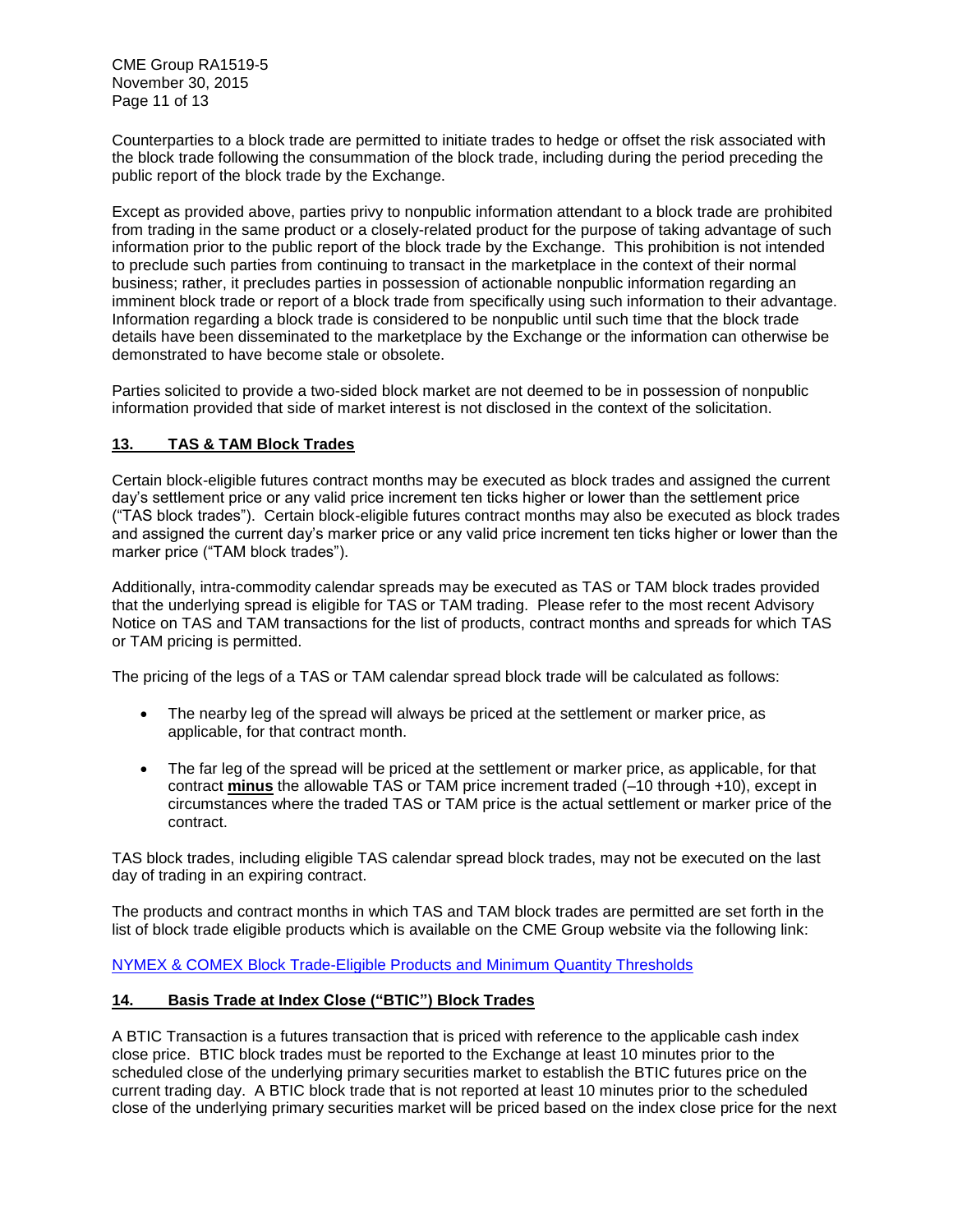available trading day for the primary securities market. BTIC block trades will not be permitted on the last day of trading in an expiring contract month.

A list of BTIC block-eligible products and block minimum thresholds is contained in the table below.

| <b>BTIC Block-Eligible Product</b>                    | Corresponding | Minimum   |
|-------------------------------------------------------|---------------|-----------|
|                                                       | Product       | Threshold |
|                                                       | Chapter       |           |
| CME E-mini S&P Select Sector Stock Index futures      | 369           | 50        |
| CME E-mini NASDAQ Biotechnology Index futures         | 360           | 50        |
| CME E-mini S&P MidCap 400 Stock Price Index futures   | 362           | 50        |
| CME E-mini S&P SmallCap 600 Stock Price Index futures | 368           | 50        |
| CME S&P 500/Growth Index futures                      | 355           | 50        |
| CME S&P 500/Value Index futures                       | 356           | 50        |
| <b>CME USD Denominated Ibovespa futures</b>           | 354           | 50        |
| CME E-mini Russell 1000 Index futures                 | 383           | 50        |
| CME E-mini Russell 1000 Growth Index futures          | 384           | 50        |
| CME E-mini Russell 1000 Value Index futures           | 385           | 50        |
| CME E-mini Standard and Poor's 500 Stock Price Index® | 358           | 500       |
| <b>Futures</b>                                        |               |           |
| CME E-mini NASDAQ 100 Index® Futures                  | 359           | 500       |
| <b>CME S&amp;P MLP Total Return Index Futures</b>     | 389           | 50        |
| <b>CBOT Dow Jones US Real Estate Index futures</b>    | 30            | 50        |
| CBOT E-mini Dow Jones Industrial AverageSM Index      | 27            | 500       |
| Futures (\$5 Multiplier)                              |               |           |

The futures price assigned to a BTIC block trade will be based on either:

- the current day's close price of the relevant cash index as specified in the relevant rule chapter; or
- the current day's close price of the relevant cash index as specified in the relevant rule chapter adjusted by any valid price increment (the "Basis") higher or lower than the relevant cash index close price. The Basis must be stated in full tick increments as set forth in the relevant rule chapter.

The Basis applied to a BTIC block trade must be fair and reasonable taking into account financing rates, expected dividend income and the time remaining until the applicable futures contract expires.

The futures price of a BTIC block trade will be determined by the Exchange at 3:45 p.m. Central Time and the Exchange-determined price will be final at that time. In the event of an early scheduled close of the primary securities market, the futures price of a BTIC block trade will be determined by the Exchange 45 minutes after the early scheduled close time for the primary securities market, and the Exchangedetermined price will be final at that time. In the event of an equity market disruption in the primary securities market, all BTIC block trades will be cancelled for that trade date.

BTIC block trades **may not** be executed as a spread transaction. Parties wishing to effectuate a block spread transaction in either product will be required to negotiate the transaction as separate outright BTIC block trades, and each leg must meet the minimum threshold.

## <span id="page-11-0"></span>**15. Text of Rule 526**

### **Rule 526 BLOCK TRADES**

The Exchange shall designate the products in which block trades shall be permitted and determine the minimum quantity thresholds for such transactions. Additionally, with respect to block trades in swaps, the minimum size for